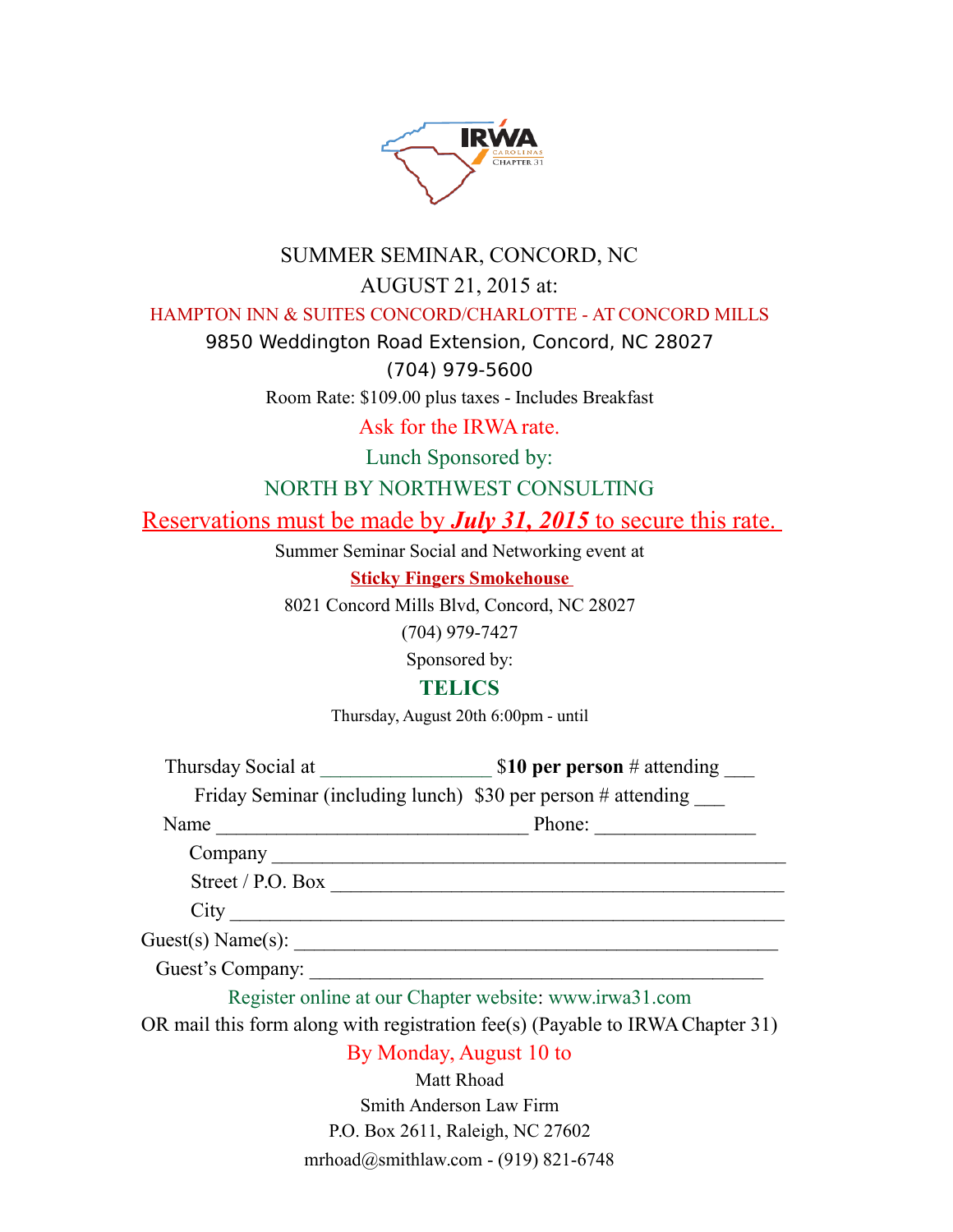

## SUMMER SEMINAR – AUGUST 21, 2015 **HAMPTON INN & SUITES CONCORD/CHARLOTTE—AT CONCORD MILLS,**

9850 Weddington Road Extension, Concord, NC 28027 (704) 979-5600

Thursday, August 20 **NETWORKING & HOSPITALITY**  6:00p.m. – until **Sticky Fingers Smokehouse 8021 Concord Mills Blvd, Concord, NC 28027 (704) 979-7427** 

Sponsored by:

## *TELICS*

#### Friday, August 21 **QUARTERLY SEMINAR**

# **HAMPTON INN & SUITES CHARLOTTE—AT CONCORD MILLS**  7:30a.m.– 8:00a.m. **Registration**  8:00a.m. – 8:30a.m. **Welcome/Announcements/Sponsors**  8:30a.m. – 8:40a.m. **Break Presentations**  8:40a.m.—9:30a.m. *Helicopter LiDAR Acqusition* Paul Badr, Independent Mapping Consultants 9:30a.m. - 9:40a.m. Break 9:40a.m. – 10:30a.m. *Unmanned Aircraft Systems (UAS) in North Carolina* Chris Gibson, UAS Program Manager, NCDOT Aviation Division 10:30a.m. - 10:40a.m. Break 10:40a.m.– 11:30a.m. *Economic Impact of the Charlotte Motor Speedway* Tim Hagler, VP Community Relations, Charlotte Motor Speedway 11:30a.m. - 11:40a.m. Break 11:40a.m. – 12:30p.m. *Tree Trimming Under ANSI Standards*  Duane Dickinson, Vegetation Management Specialist, Duke Energy 12:30p.m. – 1:30p.m. **LUNCH sponsored by** *NORTH BY NORTHWEST CONSULTING* 1:30p.m. - 2:30p.m. **Chapter Business Meeting**

 $\mathcal{L}=\mathcal{L}=\mathcal{L}=\mathcal{L}=\mathcal{L}=\mathcal{L}=\mathcal{L}=\mathcal{L}=\mathcal{L}=\mathcal{L}=\mathcal{L}=\mathcal{L}=\mathcal{L}=\mathcal{L}=\mathcal{L}=\mathcal{L}=\mathcal{L}=\mathcal{L}=\mathcal{L}=\mathcal{L}=\mathcal{L}=\mathcal{L}=\mathcal{L}=\mathcal{L}=\mathcal{L}=\mathcal{L}=\mathcal{L}=\mathcal{L}=\mathcal{L}=\mathcal{L}=\mathcal{L}=\mathcal{L}=\mathcal{L}=\mathcal{L}=\mathcal{L}=\mathcal{L}=\mathcal{$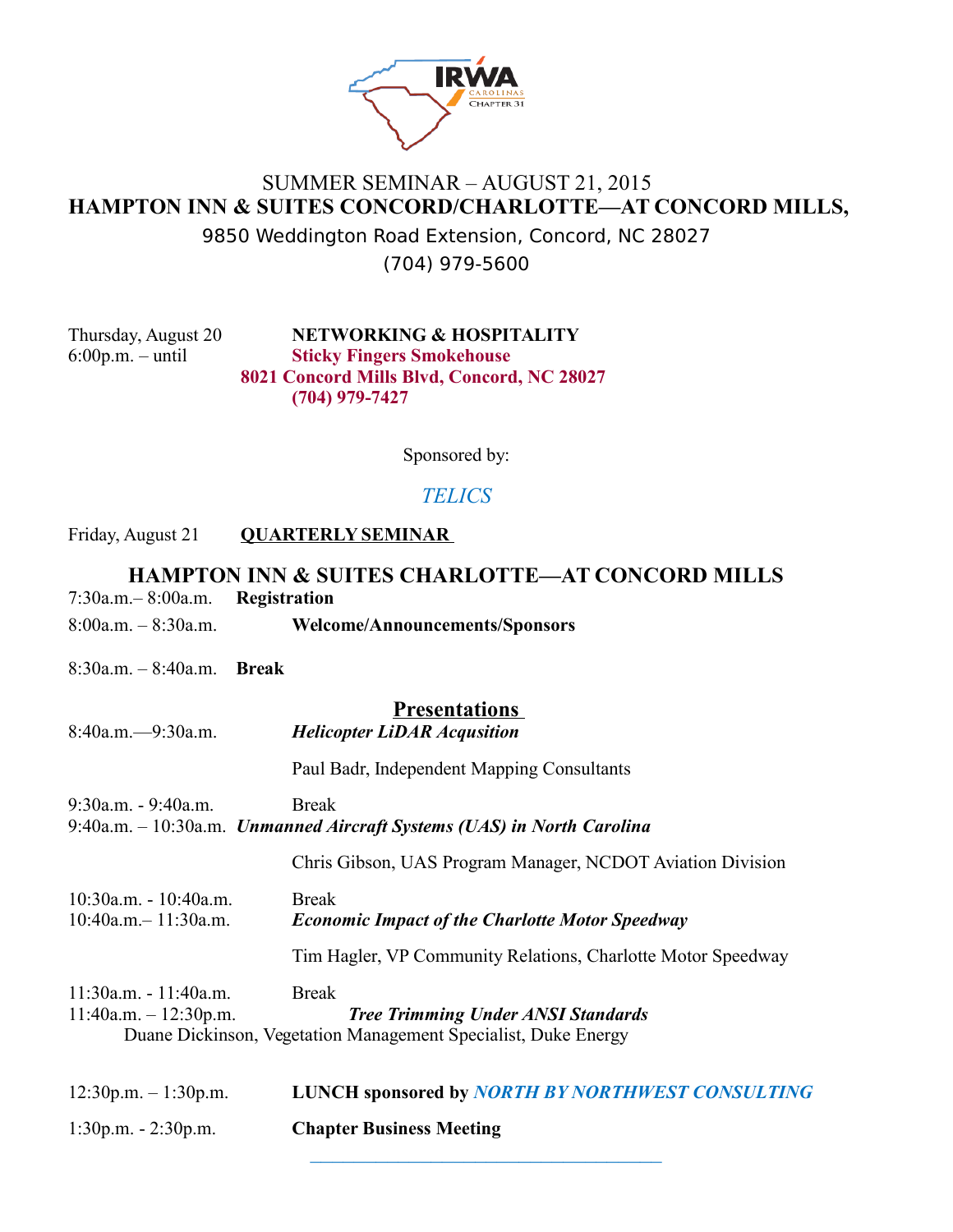*HOTEL* 



# **Hampton Inn & Suites Concord/Charlotte - at Concord Mills**

**9850 Weddington Road Extension Concord, NC 28027 (704) 979-5600 Call and ask for IRWA rate.**  Deadline to book room is **August 10. Room rate is \$109.00 plus tax, which includes** 

**breakfast, internet and parking.** 

**The hotel has a 24-hour cancellation policy. Failure to give proper notice will result in first night room**  rate being charged to the guest L

**The Thursday social will be held at Sticky Fingers Smokehouse, 8021 Concord Mills Blvd, Concord, NC 28027. (704) 979-7427. I need a headcount by AGATION 10.** 

**Course 700, Introduction to Property/Asset Management, will be presented at the hotel in Concord on Wednesday and Thursday.**